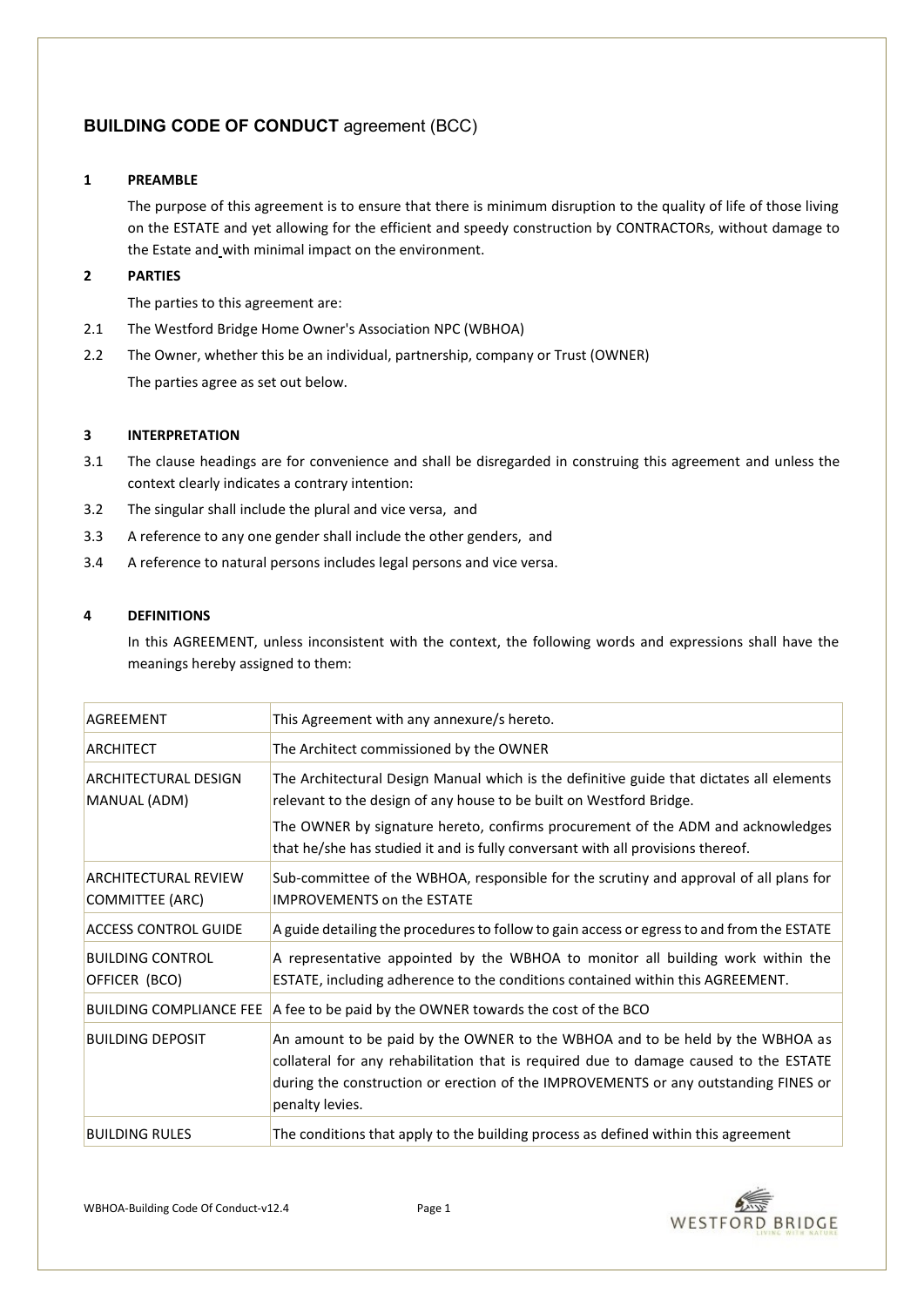| <b>CONTRACTOR</b>                                                   | The building contactor appointed by the OWNER. Any claim against the OWNER in terms<br>hereof includes liability for any act or omission by the CONTRACTOR, or any employee of<br>the CONTRACTOR and/or sub-CONTRACTOR and/or employee of any sub-CONTRACTOR<br>and/or any persons acting upon instructions received from the CONTRACTOR in<br>connection with the work to be undertaken by the CONTRACTOR, including but not<br>limited to suppliers or persons effecting delivery of materials. |
|---------------------------------------------------------------------|---------------------------------------------------------------------------------------------------------------------------------------------------------------------------------------------------------------------------------------------------------------------------------------------------------------------------------------------------------------------------------------------------------------------------------------------------------------------------------------------------|
| <b>ESTATE</b>                                                       | Certain immovable property being approximately 58 erven and the common areas<br>pertaining to such erven on a portion of portion 1 of farm 488 in the Division of Knysna.                                                                                                                                                                                                                                                                                                                         |
| <b>ERF</b>                                                          | Certain immovable property being the ERF, described as such in the SCHEDULE, upon<br>which the OWNER and the CONTRACTOR propose to construct IMPROVEMENTS                                                                                                                                                                                                                                                                                                                                         |
| <b>FINES</b>                                                        | Penalty levies incurred as a result of non-adherence to the conditions implied by this<br>AGREEMENT. It is to be noted that the WBHOA board is reluctant to impose FINES, rather<br>it expects the OWNER and CONTRACTOR to respect the rights of residents of the ESTATE<br>by complying fully with this AGREEMENT, however, should relevant aspects of this<br>AGREEMENT, as detailed herein, be transgressed, the WBHOA board will not hesitate to<br>impose such FINES.                        |
| <b>IMPROVEMENTS</b>                                                 | Any structure of whatever nature to be erected or constructed on the ERF which shall<br>include, but in no way be limited to, the initial construction/erection but also, alterations,<br>renovations, additions, construction of retaining walls, paving, as well as excavation,<br>landscaping or planting.                                                                                                                                                                                     |
| <b>LOCAL AUTHORITY</b>                                              | The Municipality and Division of Knysna, Western Cape Province, or its successor-in-title.                                                                                                                                                                                                                                                                                                                                                                                                        |
| <b>OWNER</b>                                                        | The party referred to in clause 1.2 hereof and recorded as such in the SCHEDULE, being<br>the party that assumes full responsibility for the whole of the IMPROVEMENT project,<br>ensuring the proper adherence to the conditions contained within this AGREEMENT and<br>through whom all communication with the WBHOA shall be effected.                                                                                                                                                         |
| PLAN SCRUTINY FEE                                                   | An amount to be paid to the WBHOA for scrutinising the plans and specifications in<br>relation to the criteria in the ARCHITECTURAL DESIGN MANUAL.                                                                                                                                                                                                                                                                                                                                                |
| <b>PROJECT ARCHITECT (PA)</b>                                       | The project architect / architectural draughtsman for the ESTATE, responsible for<br>scrutinising the proposed plans of all IMPROVEMENTS and advising the ARC on their full<br>compliance with the ADM                                                                                                                                                                                                                                                                                            |
| <b>SCHEDULE</b>                                                     | Annexure hereto, headed "SCHEDULE"                                                                                                                                                                                                                                                                                                                                                                                                                                                                |
| <b>SITE VISITS</b>                                                  | Mandatory visits to the ERF during the construction/erection of IMPROVEMENTS                                                                                                                                                                                                                                                                                                                                                                                                                      |
| <b>WESTFORD BRIDGE HOME</b><br><b>OWNERS ASSOCIATION</b><br>(WBHOA) | A Home Owners Association, applicable to the ESTATE, constituted in terms of Section 2<br>of the Companies Act, No. 71 of 2008 ( Reg No. 1997/08995/08) in accordance with<br>conditions imposed by the ESTATE.                                                                                                                                                                                                                                                                                   |

# **5 RECORDAL**

- 5.1 The OWNER has purchased the ERF in terms of an Agreement of Sale and has selected a CONTRACTOR as being his CONTRACTOR of choice for the construction/erection of IMPROVEMENTS.
- 5.2 The OWNER has applied to the WBHOA for approval of his selected CONTRACTOR, being a registered member of the NHBRC, and that such approval has been given.
- 5.3 The WBHOA wishes to ensure that the construction/erection of the IMPROVEMENTS is undertaken so as to cause least possible damage to the infrastructure of the ESTATE, including the flora and fauna, and that, where such damage occurs, provision is made for re-instatement as well as to ensure that such

WBHOA-Building Code Of Conduct-v12.4 Page 2

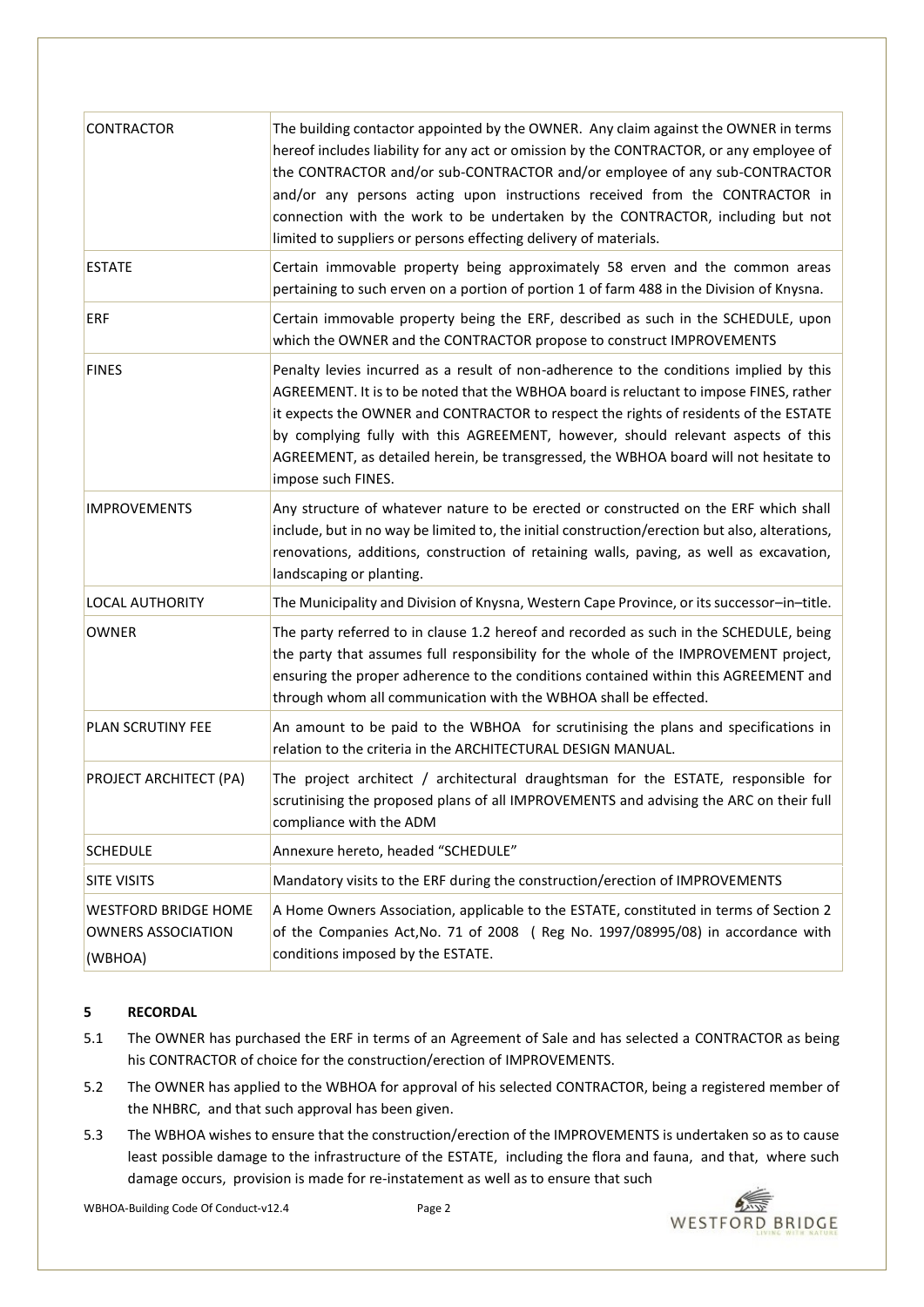construction/erection is undertaken with due consideration to environmental factors and so as not to inconvenience other owners in the ESTATE and to ensure that the quality of life for residents is not unduly compromised by the IMPROVEMENTS, and generally to ensure that such work is undertaken in an orderly and harmonious manner, all of which the OWNER and CONTRACTOR agree to be in the interests of the ESTATE.

- 5.4 The OWNER and CONTRACTOR acknowledge by their signatures hereto that the maximum building period is 12 (twelve) calendar months from date of starting construction/building on the ERF to final completion, including making good of any damage that may have been caused to the common areas. The OWNER acknowledges that he shall pay a penalty levy of R500 for each working day that the project exceeds the said twelve month period. No adjustments will be allowed for holidays, material shortages, rain-days, etc.
- 5.5 To attain the aforesaid objectives, the OWNER and CONTRACTOR bind themselves jointly and severally for the obligations contained herein
- 5.6 The OWNER and CONTRACTOR agree to allow Board and ARC members of the WBHOA and the BCO access to the ERF and IMPROVEMENTS prior to and during all building operations.
- 5.7 The OWNER confirms that the CONTRACTOR is fully covered by CONTRACTORs All Risk Insurance. The OWNER must provide proof of such liability insurance cover of a minimum of R2 million.
- 5.8 The OWNER confirms that the CONTRACTOR complies fully with any Health and Safety regulations applicable to the building operations on site.

# **6 OBLIGATIONS OF OWNER & CONTRACTOR PRIOR TO CONSTRUCTION**

The CONTRACTOR will be denied access to the ESTATE until all provisions of this clause have been complied with.

# **6.1 INDUCTION MEETING**

The OWNER, CONTRACTOR and BCO and any other relevant party as agreed between them, shall attend an Induction meeting to ensure that they fully understand all aspects of the AGREEMENT, with particular emphasis on matters pertaining to the behaviour and management of labourers, sub-CONTRACTORs and suppliers with regard to security of home owners and their property during the whole of the construction process.

### **6.2 PRELIMINARY**

The OWNER and CONTRACTOR, together with the BCO, shall conduct a preliminary site meeting on the ERF where any questions can be addressed before any work begins.

6.2.1 A "search and rescue" operation of any valuable flora must be conducted by the OWNER under the direction of the WBHOA before any clearing can start on the ERF.

### **6.3 BUILDING DEPOSIT**

The OWNER shall pay to the WBHOA a cash deposit in the amount of 2% of the value of the builder's contract subject to a minimum deposit of R 20 000 and a maximum deposit of R 50 000 which shall constitute a security deposit for damage of whatever nature, including but not limited to, damage to roads, kerbs, trees, vegetation, landscaping, private or public spaces, which may be caused by the CONTRACTOR, employees, sub-CONTRACTORs and suppliers, to any part of the ESTATE.

- 6.3.1 Any claim arising as contemplated in this clause is not limited to the amount of the deposit and the WBHOA shall be entitled to recover from the OWNER, in addition to the deposit, the amount by which the reasonable costs of reinstatement resulting from such damage exceeds the said deposit.
- 6.3.2 The cost of any excess damage referred to in sub-clause 6.3.1 above shall be quantified by the WBHOA and the amount so determined shall be final and binding on the OWNER.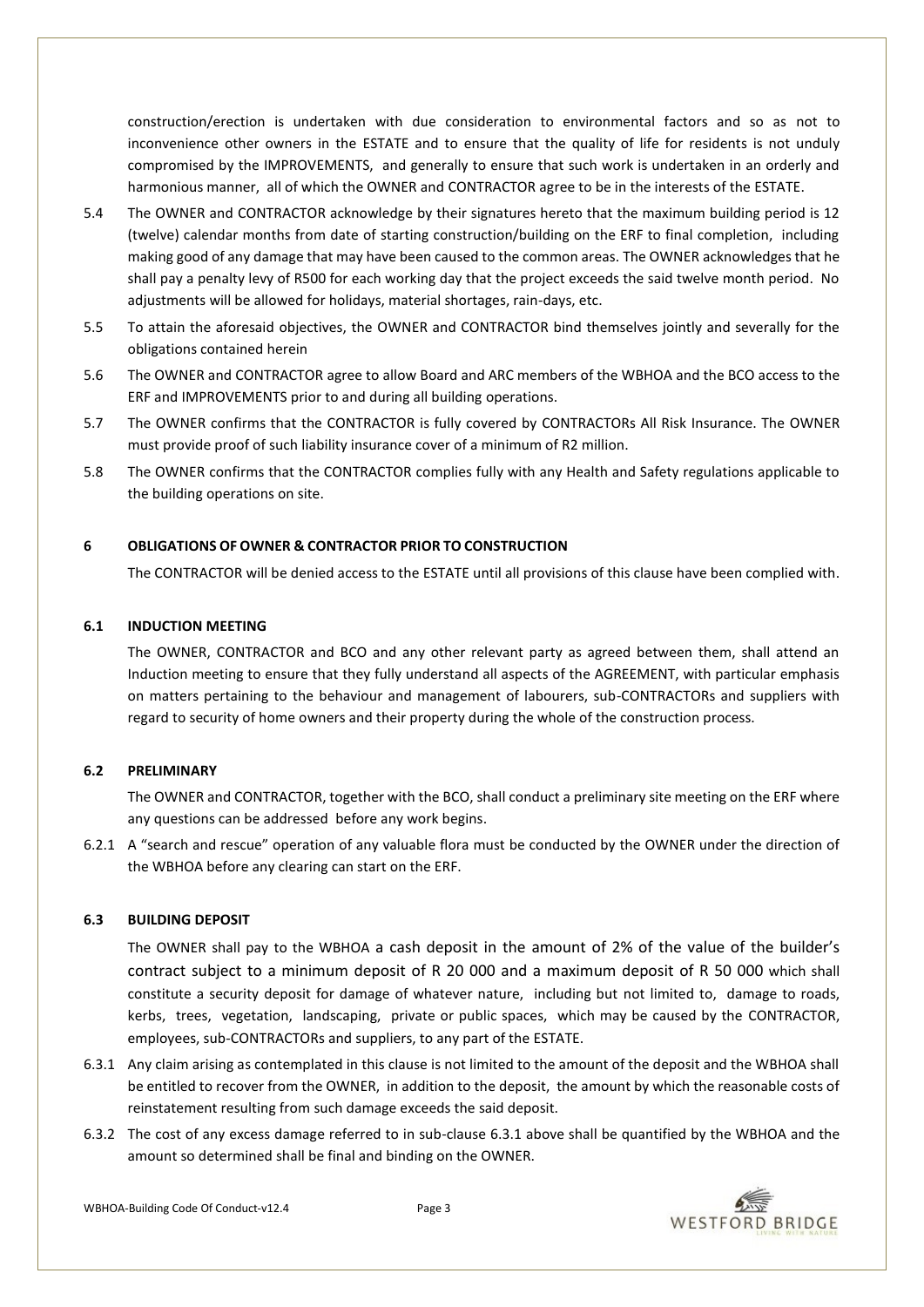- 6.3.3 If the WBHOA finds that the conduct of the CONTRACTOR, whether by way of commission or omission, to be the cause of damage to any portion of the ESTATE, the OWNER shall be presumed to be liable therefore.
- 6.3.4 Upon final completion of all work by the CONTRACTOR, as certified by the BCO, provided there is no claim pending against the OWNER in terms of the above, the OWNER shall be entitled to claim the refund of the deposit, or the balance thereof should any portion have been appropriated for payment of a claim.
- 6.3.5 Should a claim be made against the OWNER pursuant to the provisions of this clause 6.3.1, the WBHOA shall, in addition to the rights aforementioned, be entitled to recover from the OWNER any legal costs incurred on the scale as between attorney and own client. No interest is payable by the WBHOA on this deposit.

### **6.4 PLAN SCRUTINY FEE**

The OWNER shall pay to the WBHOA a fee for scrutinising the plans and specifications of a new house for compliance with the ARCHITECTURAL DESIGN MANUAL. This payment must be made prior to the scrutiny taking place. Currently such fee is:

New House – R2,500 (excl. VAT). Re-submission of plans – R1,000 (excl. VAT)

Alterations/additions to an existing property – R1,000 (excl. VAT)

# **6.5 BUILDING COMPLIANCE FEE**

The OWNER shall pay a fee of R9,500 per every six-month period at the beginning of that period, A pro-rata refund will be made if the occupation certificate is issued earlier.

# **6.6 APPROVAL OF BUILDING/CONSTRUCTION PLANS**

The OWNER must submit a copy of the final plans and specifications to WBHOA for written approval, together with a signed BUILDING CODE OF CONDUCT agreement and proof of payment of the BUILDING DEPOSIT and BUILDING COMPLIANCE FEE prior to submission of plans to the LOCAL AUTHORITY.

- 6.6.1 The plans and specifications will only be approved if in the opinion of the ARC and WBHOA they comply with the WBHOA Architectural Design Manual.
- 6.6.2 Any changes to the final plans or specifications must be approved by the ARC , the WBHOA and the LOCAL AUTHORITY prior to implementation.
- 6.6.3 All construction/erection of IMPROVEMENTS on the ERF must be executed in accordance with the plans approved in terms of 6.6.1.

# **6.7 APPROVED BUILDING/CONSTRUCTION PLANS**

Once the plans have been approved and signed/stamped by the LOCAL AUTHORITY a copy is to be handed to the WBHOA for record purposes. A further copy of approved plans is to be kept on site at all times.

6.7.1 The SCHEDULE annexed hereto is to be completed, stating i.a. a construction commencement date and an estimated construction completion date, to be signed by the OWNER.

# **7 CONTRACTOR'S OBLIGATIONS WHEN PREPARING THE SITE**

The CONTRACTOR shall address or attend to the following matters when preparing for the construction/erection of any IMPROVEMENTS on the ERF

# **7.1 SCREENING OF SITE**

The CONTRACTOR shall erect a shade-cloth screen on all boundaries that are visible from the road, any common area, or adjacent ERF. Such shade-cloth shall have no less than an 80% block-out factor and shall be either dark grey or dark green in colour and at least 1.8m in height at any point. It may be necessary to increase the height in certain areas to ensure full concealment of materials and/or construction work. Supporting posts must be securely anchored and no further than 3m apart, with wire or strong twine stretched between them at the top and bottom,

WBHOA-Building Code Of Conduct-v12.4 Page 4

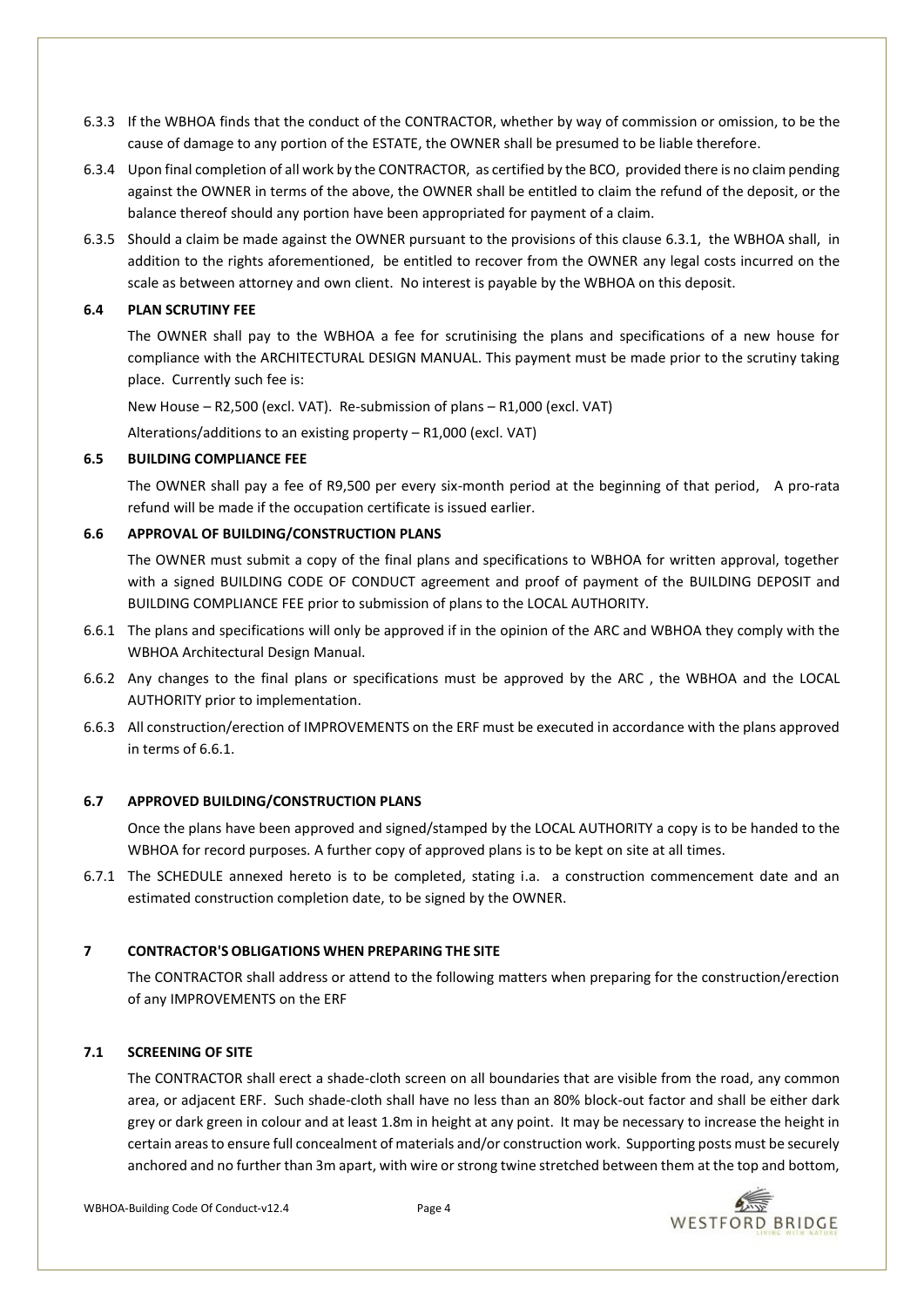onto which the shade-cloth is to be mounted and pulled taut. A suitable arrangement must be made for temporary access for the transport of materials, however, at all other times such access point must remain closed. The CONTRACTOR shall be responsible for maintaining the shade-cloth screen in good and visually neat condition during the whole of the construction phase.

### **7.2 PROTECTION OF FLORA**

The CONTRACTOR is to ensure that all flora outside of the BUILDING PLATFORM is protected from damage by any building/construction of the IMPROVEMENTS, which may require further screening or barricading, depending on the nature and position of the flora on the ERF.

# **7.3 TOPSOIL & SEEDLAYER**

The CONTRACTOR is to ensure that the top-soil to a depth of 500mm is removed from any area to be excavated and stored on site for the purpose of rehabilitation of the ERF on completion of the IMPROVEMENTS.

### **8 CONTRACTOR'S OBLIGATIONS WHEN COMMENCING CONSTRUCTION**

The CONTRACTOR shall address or attend to the following matters when commencing construction or erection of any IMPROVEMENTS on the ERF.

### **8.1 SITEWORKS**

The use of explosives or heavy earth-moving machinery on the house sites or access roads is prohibited.

### **8.2 DUST CONTROL**

It is specifically recorded that the ESTATE has been proclaimed a Private Nature Reserve, therefore every care must be taken to protect the vegetation from all forms of dust pollution.

### **8.3 EROSION CONTROL**

The CONTRACTOR shall be responsible for providing and maintaining protection against wash away and erosion damage throughout the duration of the construction/erection and to take whatever protective measures deemed necessary by the WBHOA to provide for same.

**8.4 PROTECTION OF ROADS AND VERGES** – The CONTRACTOR must ensure that the road(s) and drainage gutters adjacent to the ERF is(are) at all times kept clean and free of debris, mud and sand etc.

### **8.5 SERVICES**

- 8.5.1 WATER The OWNER shall provide an approved water meter and shut-off valve on the ERF prior to construction. The cost of this installation will be to the OWNER'S account. This installation will be permanent.
- 8.5.2 ELECTRICITY The WBHOA shall install a temporary supply point and meter on the ERF prior to construction. Prior to completion of construction the OWNER shall install an approved "Time Of Use" (TOU) electricity meter compatible with the TOU requirements of WBHOA

The electricity supply to the house will be a maximum of 60amp single-phase. It is recommended that a "CBI" electronic energy control unit be installed to the main distribution board by the OWNER'S electrical CONTRACTOR for the purposes of balancing the power supply.

- 8.5.3 SEWAGE The WBHOA will point out the approximate location of the sewer connection and the OWNER'S plumber will be responsible for finding same. Connection into the Estate system is only permitted on completion of all building work on the site under the supervision of the BCO.
- 8.5.4 STORM-WATER A site plan detailing storm-water drainage is required and must form part of the plans at submission stage.
- 8.5.5 TELEPHONE A 25mm conduit from a suitable draw-box to the nearest Telkom post must be laid by the CONTRACTOR. This should contain either a draw wire.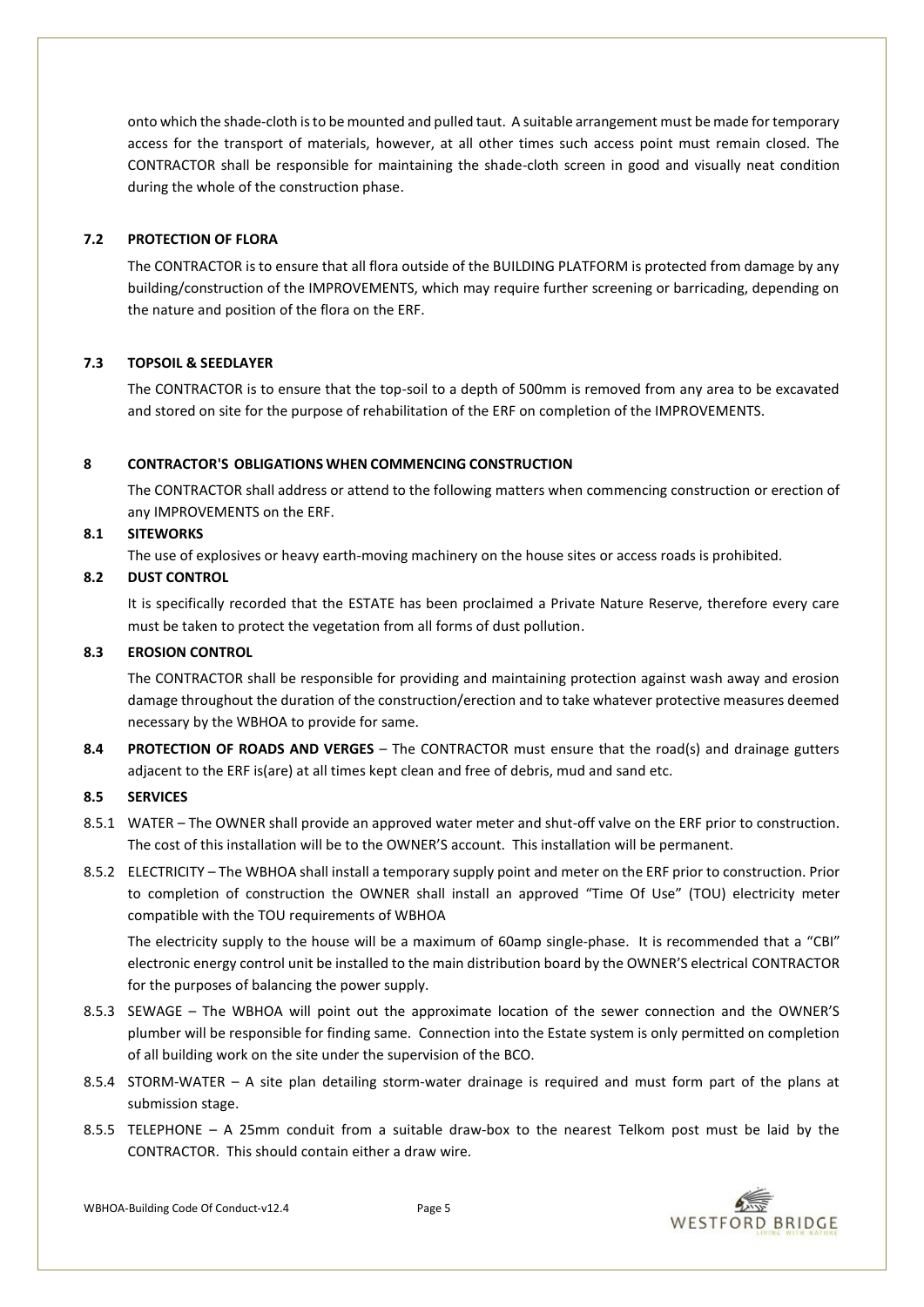### **8.6 ABLUTION FACILITIES**

Prior to commencement of the construction/erection of the IMPROVEMENTS and throughout the duration of the work, the CONTRACTOR shall provide a suitable, properly operational chemical toilet on the ERF and shall ensure that such facilities are at all times maintained in a clean, hygienic and neat condition. The entrance(s) to all temporary toilets must be screened from view by a barrier of shade-cloth as per 7.1 hereof.

# **8.7 STORAGE**

- 8.7.1 SITE HUT / STORAGE SHED **-** A temporary site hut and a storage shed of neat appearance are allowed on the ERF. The CONTRACTOR may also make use of shipping containers for offices and stores. Such huts / sheds shall be contained within the boundaries of the ERF and shall not be placed on the road verges or any other area within the ESTATE.
- 8.7.2 OTHER MATERIAL STORAGE No materials of any nature shall be stored on the ESTATE other than within the boundaries of the ERF and shall be screened from view as per clause 6.1 hereof. The CONTRACTOR is to ensure that suitable provision is made for the storing of bricks, cement and sand on an area of the ERF that is predetermined prior to the first delivery of same and that such area is properly screened from view. .

### **8.8 REFUSE**

- 8.8.1 REFUSE CONTAINERS The CONTRACTOR is to provide a suitable refuse bin with lid for litter on the ERF and such litter must be removed at least weekly, or before the bin is filled to capacity.
- 8.8.2 BUILDER'S RUBBLE All builder's rubble must be removed from site at least weekly. A skip for builder's rubble and builder's rubbish must be provided on site, within the boundaries of the ERF. It must be replaced when full (not overflowing) and must be covered/screened by a net or shade cloth, suitably secured, after working hours.
- 8.8.3 DUMPING Under no circumstances will the dumping of any building material or rubble be permitted on any portion of the ESTATE, and the CONTRACTOR is required to make his own arrangements for disposing of materials at a spoil site off the ESTATE.

### **8.9 SIGNAGE**

- 8.9.1 SIGNBOARD Other than a "safety sign", only one signboard may be displayed on the ERF and it may not exceed  $1,5 \text{ m}^2$  in size.
- 8.9.2 Such signboard is to be removed on completion of the building/construction of the IMPROVEMENTS.

# **8.10 SUPERVISION**

The OWNER must appoint a Building Supervisor as his representative to take overall responsibility for the accurate and proper execution of the approved plans and adherence to the Westford Bridge rules applicable to the building operations who will sign as party to this Agreement. This may be the Design Architect, a Project Manager or the Senior CONTRACTOR partner

In addition the CONTRACTOR shall ensure that a competent "site manager/foreman" is on-site at all times during construction, who shall be responsible for ensuring that all operational conditions contained herein are complied with, including but not limited to, behaviour of employees, access control and receipt of deliveries, neatness of site, noise abatement and generally minimising negative impact of the building operations on the residents of the ESTATE. Such site manager/foreman shall operate as official representative of the CONTRACTOR in his absence from site.

### **8.11 CONCRETE & MORTAR**

- 8.11.1 MIXING No mixing of concrete or mortar is permitted anywhere other than within the boundaries of the ERF.
- 8.11.2 PRE-MIX DELIVERIES All pre-mix concrete deliveries are to be properly scheduled and monitored so as to minimise impact on the environment.
- 8.11.3 PROTECTIVE COVERING Protective covering, such as durable plastic sheeting, is to be placed on the road surface & verges where pre-mix concrete vehicles disgorge their product, whether into wheelbarrows, or by conveyor belt, or by pump.

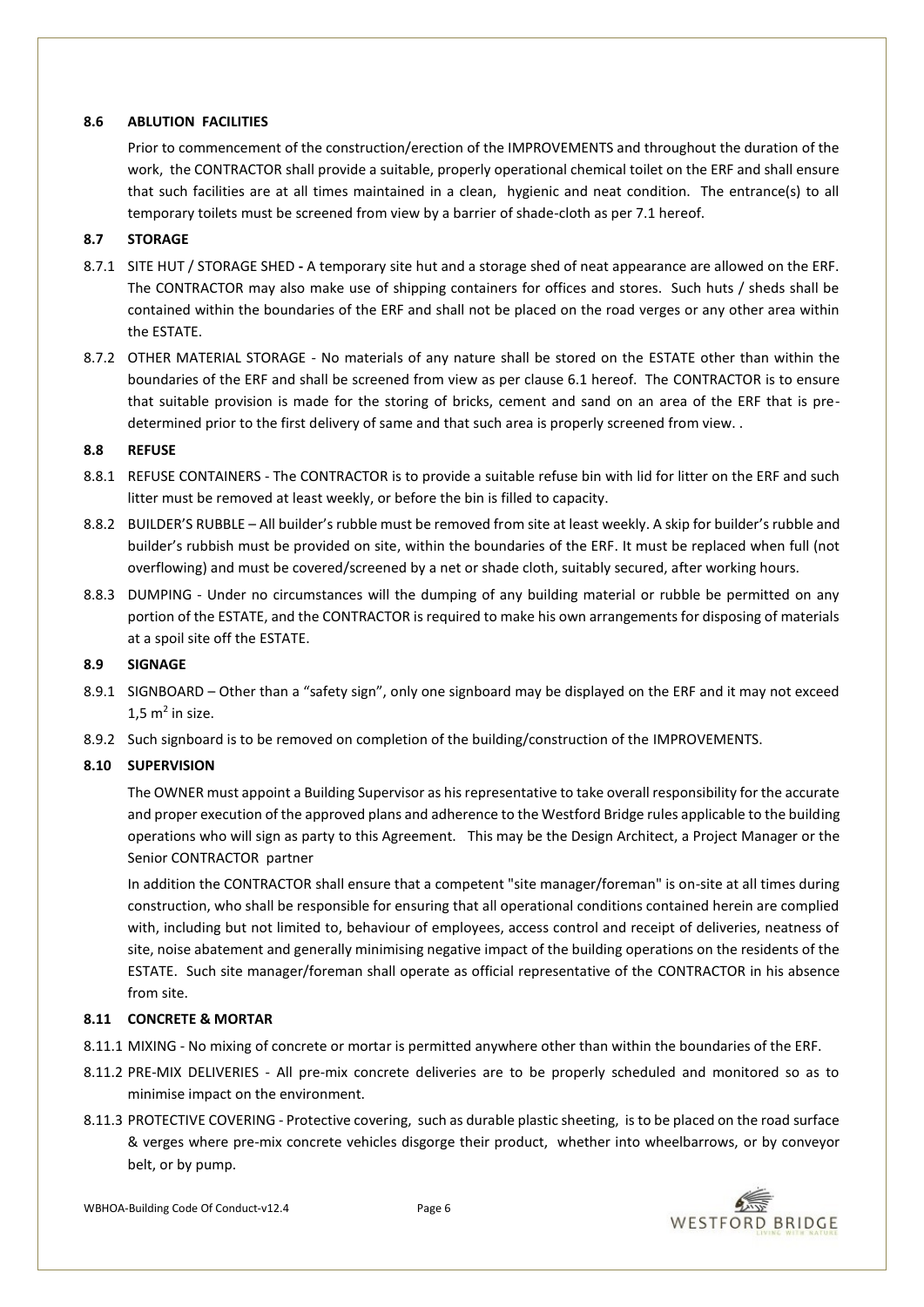- 8.11.4 WASHING No washing off of vehicles or equipment of any nature is permitted within the ESTATE.
- 8.11.5 CLEANING All gutters, roadways and verges must immediately be cleaned of any spillage of concrete or cement.

### **8.12 DELIVERIES** (General)

- 8.12.1 VEHICLES All delivery vehicles must leave the ESTATE once the delivery is complete. No delivery vehicles may be parked unattended upon any paved roadway, verge, sidewalk or parking bay in the ESTATE.
- 8.12.2 TIME Deliveries shall be effected only during the hours as specified in clause 7.13 below.
- 8.12.3 SPILLAGE Any diesel or oil spillage caused by a construction or delivery vehicle on any paved roadway or sidewalk shall immediately be cleaned by the CONTRACTOR.

# **8.13 VEHICLE SIZES**

- 8.13.1 PRE-MIX CONCRETE No pre-mix concrete vehicle with a payload in excess of 5m<sup>3</sup> is permitted on the ESTATE.
- 8.13.2 BRICKS A maximum of 5 palettes (2,500) bricks may be delivered in a single load
- 8.13.3 SAND & STONE No more than 5m<sup>3</sup> of sand or stone may be delivered in one load.
- 8.13.4 CONCRETE BLOCKS & PAVING No delivery of concrete blocks or paving stones/tiles is to exceed 5 tonnes.
- 8.13.5 CEMENT No more than 100 pockets of cement are to be delivered in one load.
- 8.13.6 TRAILERS No delivery vehicle in excess of one tonne, towing a trailer, will be allowed on the ESTATE.

# **8.14 BUILDING HOURS**

- 8.14.1 WEEK-ENDS and HOLIDAYS No building activity whatsoever shall be undertaken on Saturdays, Sundays, Public Holidays or the annual Builder's Holiday.
- 8.14.2 TIMES On all other days building activity is only permitted between the hours of 07:30 and 17:30.
- 8.14.3 DELIVERIES No deliveries shall be undertaken outside of the building hours as recorded in 8.14.1 and 8.14.2 above.

*Note:* Where CONTRACTOR'S/SUB-CONTRACTOR'S employees are found on the ERF or ESTATE outside of permitted building hours, the WBHOA will have the right to escort the CONTRACTOR'S/SUB-CONTRACTOR'S employees from the ESTATE and levy a penalty fine of no less than R500 on the OWNER.

### **9 MANDATORY SITE INSPECTIONS**

The BCO is required to carry out certain mandatory site inspections as recorded below, in addition to any other inspections he or the WBHOA deem necessary from time to time. It is the responsibility of the CONTRACTOR to acquire all certificates and other documents of proof necessary for such inspections and to arrange with the BCO that such inspections take place, prior to progressing to the next step of erection/construction of the IMPROVEMENTS. The cost of obtaining all such documents and certificates are for the OWNER.

Any WBHOA board member, the Building Control Officer (BCO), the Project Architect (PA), the Land Surveyor (LS) or Contract Engineer (CE) shall have access to the site at all times to facilitate monitoring of building operations to ensure compliance with the approved plans, the Architectural Design Manual and Building Code of Conduct. The process will require a minimum of five site meetings as detailed below. Where relevant the owner (or his agent) is to provide the BCO with the certificates specified.

.1 **First Site Meeting** (BCO, LS) Establish that the pegged house is as per the site plan of the formally approved working drawings with specific confirmation that it fits within the approved building platform, that the level of the ground floor peg is on the designated contour and that any proposed retaining walls are pegged in their approved position. Establish location of any service servitudes, if any. (Surveyor's certificate required) No

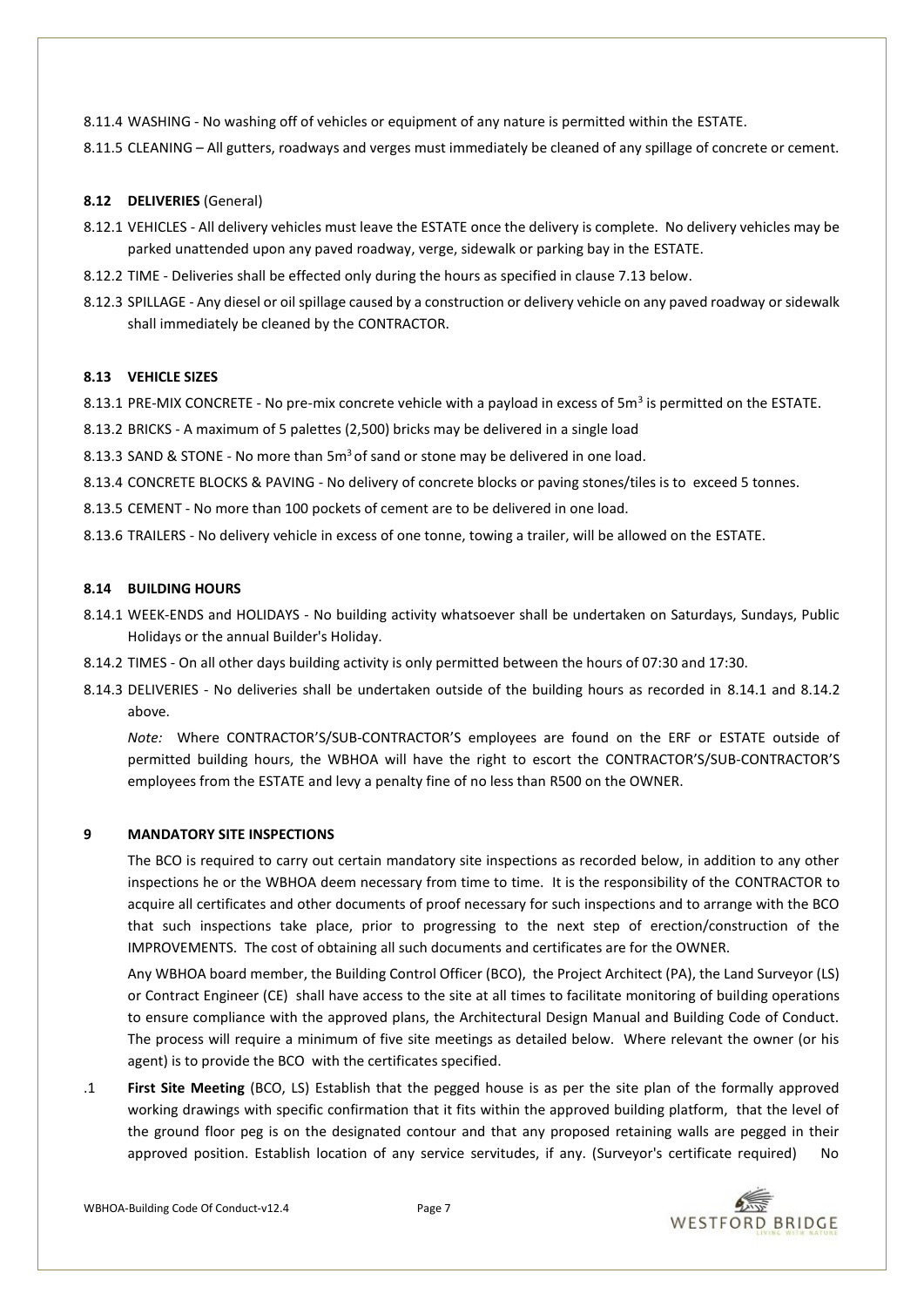earthworks may be started until this is done. No earthworks allowed in any servitude area.

- 9.2 **Second Site Meeting** (BCO, LS, CE) Establish that the completed foundations of all buildings and any retaining walls are located as shown in the approved plans (Surveyor's certificate required), and that all foundations meet the specifications as defined by the Contract Engineer.(Certificate required)
- 9.3 **Third Site Meeting** (BCO, CE) Establish that the completed retaining walls meet the position and specifications as defined by the Contract Engineer. (Certificate required)
- 9.4 **Fourth Site Meeting** (BCO, LS, ARC member) Establish that the roof conforms to the maximum height restriction as laid down in this Architectural Design Manual (Surveyor's Certificate required). That the exterior wall and trim paint samples (as applied to sample sections) conform with the permissible paint colours as laid down in this Architectural Design Manual. (PA sign off required)
- 9.5 **Fifth Site Meeting** (BCO) Establish that the connection to the services are as per the plan and that compliant meters have been installed and are working. Connection to ESTATE sewer under supervision of the BCO only permitted when all building work, especially tiling, has been completed to prevent cement, grout etc entering the system. BCO and ARC to effect formal sign-off of the Project.

#### **10 GENERAL**

#### 10.1 **PRIVACY AND RIGHTS OF RESIDENTS**

The CONTRACTOR, his employees, sub-CONTRACTORs or suppliers may not do or suffer to be done anything, which in the opinion of the WBHOA or the BCO is noisome, unsightly, injurious, objectionable, or detrimental, or a public or private nuisance, or a source of damage or disturbance to any OWNER, tenant or occupier of any ERF in the ESTATE.

Furthermore the CONTRACTOR shall ensure that all employees, including those of sub-CONTRACTORs, are transported by vehicle to and from the site and that they are contained within the boundaries of the ERF at all times and that they are identifiable by way of wearing a company uniform or vest (CONTRACTORS's and SUB-CONTRACTOR's employees). No employee shall be permitted to use any public space, road or walkway, other than the foreman when opening the gate for deliveries or sub-contractor access. A fine of no less than R1,000 per transgression will apply.

### **10.2 ACCESS CONTROL AND SECURITY**

- 10.2.1 The WBHOA shall at any time be entitled to impose controls with regard to access to the ESTATE and to introduce such security arrangements as it considers to be necessary. The CONTRACTOR shall adhere to such access/security arrangements and if he fails to do so after receipt of written notice calling upon him to remedy his breach, the WBHOA shall, without prejudice to it's further rights, be entitled to refuse the CONTRACTOR access to the ESTATE and the CONTRACTOR and OWNER shall have no claim against the WBHOA arising therefrom.
- 10.2.2 ACCESS PROCEDURE The WBHOA shall provide the CONTRACTOR with details of the procedures necessary to gain access and egress to and from the ESTATE in the form of an ACCESS CONTROL GUIDE which forms an annexure to this AGREEMENT. The WBHOA reserves the right to add to or amend such procedures as it may deem necessary from time to time.
- 10.2.3 POINTS OF ENTRY The CONTRACTOR and OWNER acknowledge that there is only one point of entry for vehicles and personnel to each of the two portions of the ESTATE being the motorised gates situated off the Phantom Pass road at the entrances to the North and South sections of the ESTATE. No other access to the ESTATE is permitted including, but not limited to, the entrance to the Phantom Forest Eco Reserve and Lodge, footpaths through the perimeter bush or fences surrounding the ESTATE or the fire-breaks in and around the ESTATE.
- 10.2.4 ELECTRONIC GATE CONTROLLERS (EGC's) The OWNER shall provide the CONTRACTOR with one EGC prior to the commencement of the IMPROVEMENTS. The CONTRACTOR undertakes to exercise great care in the use of such EGC and not to permit anyone to enter the ESTATE other than his own personnel,

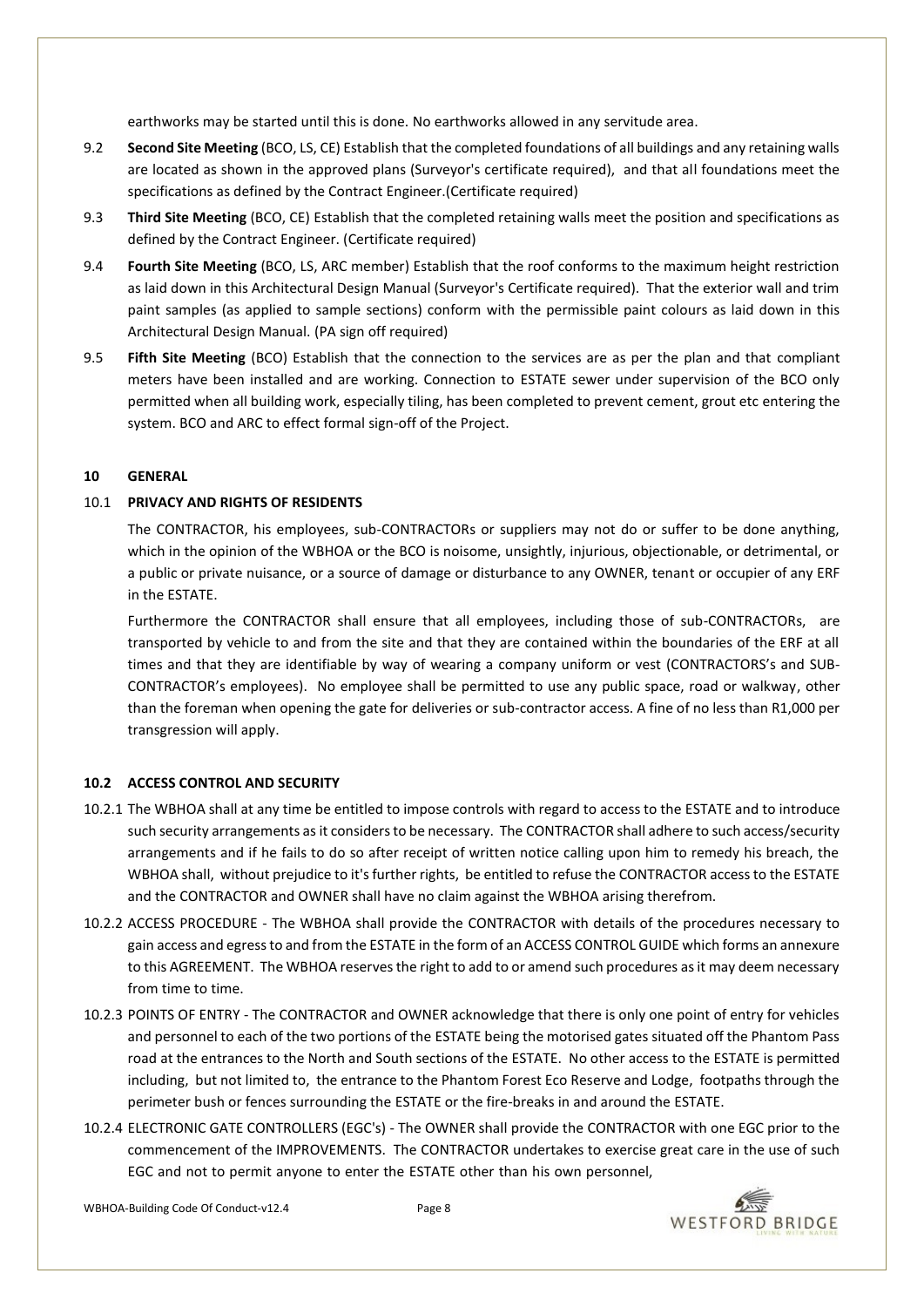sub-CONTRACTOR's or suppliers and that such entry will be controlled at all times by the CONTRACTOR himself or the designated site foreman at the time of entry.

- 10.2.5 TELEPHONE ACCESS FACILITY The CONTRACTOR shall provide a suitable mobile telephone for access purposes, which number is to be temporarily programmed into the gate computer system. Such mobile telephone shall be kept on the ERF at all times that building work takes place on the IMPROVEMENTS so as to enable authorised access to the ESTATE for the CONTRACTOR'S personnel, sub-CONTRACTORs and suppliers. The CONTRACTOR shall be denied access to the ESTATE until such telephone access facility has been effected.
- 10.2.6 SCHEDULED DELIVERIES To avoid congestion at the entrance gates the CONTRACTOR is to ensure that all deliveries to the ERF are properly scheduled and anticipated by the CONTRACTOR or his site foreman.

#### 10.3 **SPEED**

The CONTRACTOR acknowledges that the ESTATE is a residential area therefore no building vehicles shall exceed a speed of 20 kilometres per hour anywhere in the ESTATE. The CONTRACTOR shall ensure that he, his personnel and his sub-CONTRACTORs and suppliers shall adhere to such speed restriction.

#### 10.4 **FIRES**

As the ESTATE is situated within a nature area **the lighting of fires of any kind on the ESTATE is strictly forbidden.**

#### *Breach* **– The OWNER will incur a penalty levy of R5,000 (five thousand rand) per each transgression.**

Furthermore the OWNER will be held legally and financially liable for any damages caused by a breach of this particular clause.

#### **11 DOMICILIUM / NOTICES**

- 11.1 The parties choose as their domicilia citandi et executandi for all purposes under this AGREEMENT, whether in respect of Court process, notices or other documents or communications of whatsoever nature, the addresses as set out in the attached SCHEDULE.
- 11.2 Notices shall be deemed to have been delivered on the date of signed receipt of delivery, if delivered by hand, or on the  $4<sup>th</sup>$  (fourth) day after the date of posting, if sent by pre-paid courier mail within South Africa, to the domicilium aforesaid, or, if successfully transmitted by facsimile or eMail, be deemed to have been received by the addressee on the first day after the day of dispatch.

### **12 TRANSGRESSION OF BUILDING RULES**

12.1 Notwithstanding any aforementioned conditions of "breach" as stated within this agreement, should the OWNER, CONTRACTOR, or employees/sub-CONTRACTORs/suppliers of/to the OWNER or CONTRACTOR transgress any of the BUILDING RULES contained within this agreement, the WBHOA reserves the right to levy a penalty "fine" of not less than R500 per transgression.

#### **13 BREACH**

- 13.1 Without detracting from any rights which the WBHOA may have in terms of this AGREEMENT, the WBHOA shall be entitled to all or any of the following relief.
- 13.2 To deny the CONTRACTOR access to the ESTATE and impose a fine of not less than R1,000..
- 13.3 Appoint an independent CONTRACTOR to rectify the breach and recover the remedy cost from the OWNER with a handling fee of 25% of the cost.
- 13.4 To appoint an arbitrator in terms of clause 14 hereunder.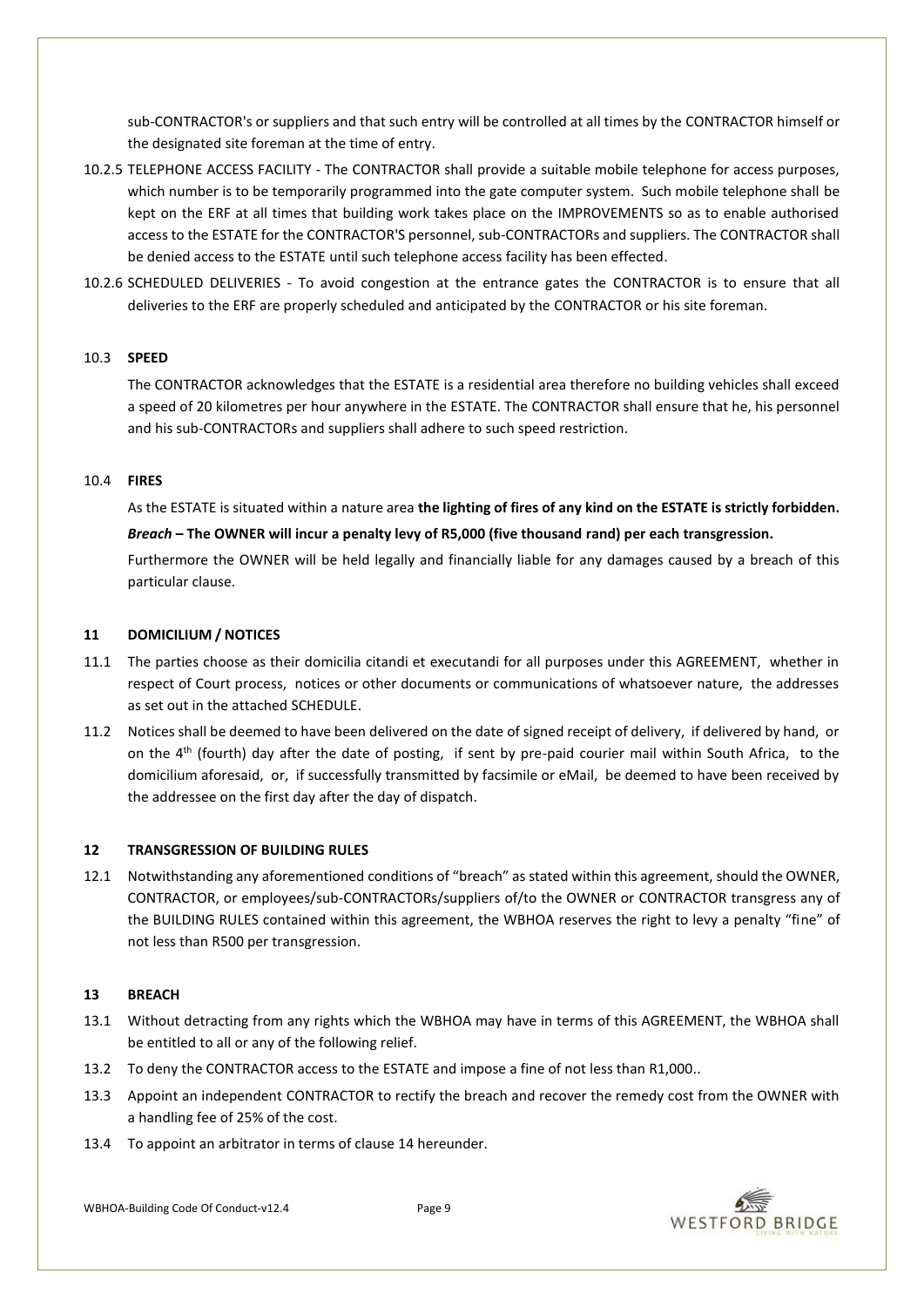- 13.5 To cancel this AGREEMENT, in which event the CONTRACTOR shall not be entitled to continue construction on the ERF. The CONTRACTOR and OWNER shall have no claim against the WBHOA arising therefrom.
- 13.6 To hold the OWNER liable and to claim from him the cost of reinstatement of any damage caused as a result of effecting the IMPROVEMNETS within the ESTATE, as determined in terms hereof.
- 13.7 To impose penalty levies, as recorded in the relevant clauses herein. The WBHOA is irrevocably authorised to debit such amount to the OWNER'S account, and/or recover such amount from the BUILDING DEPOSIT as per clause 6.3 above.
- 13.8 Should the WBHOA take legal action against the OWNER pursuant to a breach of this AGREEMENT, the WBHOA shall, in addition to the rights aforementioned, be entitled to recover from the OWNER, who shall be liable to the WBHOA, for payment of all the WBHOA's legal costs incurred on the scale as between attorney and own client.
- 13.9 Should the OWNER/CONTRACTOR breach any clause repeatedly, the WBHOA will be entitled to escalate the relevant penalty levies by doubling the amount for each repeat offence.

#### **14 ARBITRATION**

- 14.1 Any dispute, question or difference arising at any time between parties to this AGREEMENT, may at the instance of the WBHOA be submitted to and decided by arbitration on notice given by the WBHOA to the other parties who are interested in the matter in question.
- 14.2 Arbitration shall be held in Knysna informally and otherwise in terms of the provisions of the Arbitration Act No. 42 of 1965 (as amended or replaced from time to time), it being intended that if possible it shall be held within 21 (twenty-one) business days after it has been demanded.
- 14.3 Save as otherwise specifically provided herein, the Arbitrator shall be, if the question in dispute is:
- 14.3.1 primarily an accounting matter an independent professional accountant;
- 14.3.2 primarily a legal matter a practising council or attorney of not less than 10 (ten) years' standing;
- 14.3.3 any other matter an independent and suitably qualified person as agreed upon between the parties to the dispute.
- 14.4 The Arbitrator shall make his award within 7 (seven) business days after completion of the arbitration and shall, in giving his award, have regard to the principals laid down in terms of this AGREEMENT. The Arbitrator may determine that the cost of the arbitration may be paid either by one or other of the disputing parties as he, in his sole discretion, may deem fit.
- 14.5 The decision of the Arbitrator shall be final and binding and may be made an Order of the Cape Provincial Division of the High Court of South Africa upon the application of any party to the arbitration.

#### **15 INDULGENCES**

No extension of time or indulgence granted by the WBHOA to the CONTRACTOR and/or OWNER shall be deemed in any way to affect, prejudice, or derogate from the rights of the WBHOA in any respect under this AGREEMENT, nor shall it in any way be regarded as a waiver of any of it's rights hereunder or a novation of this AGREEMENT.